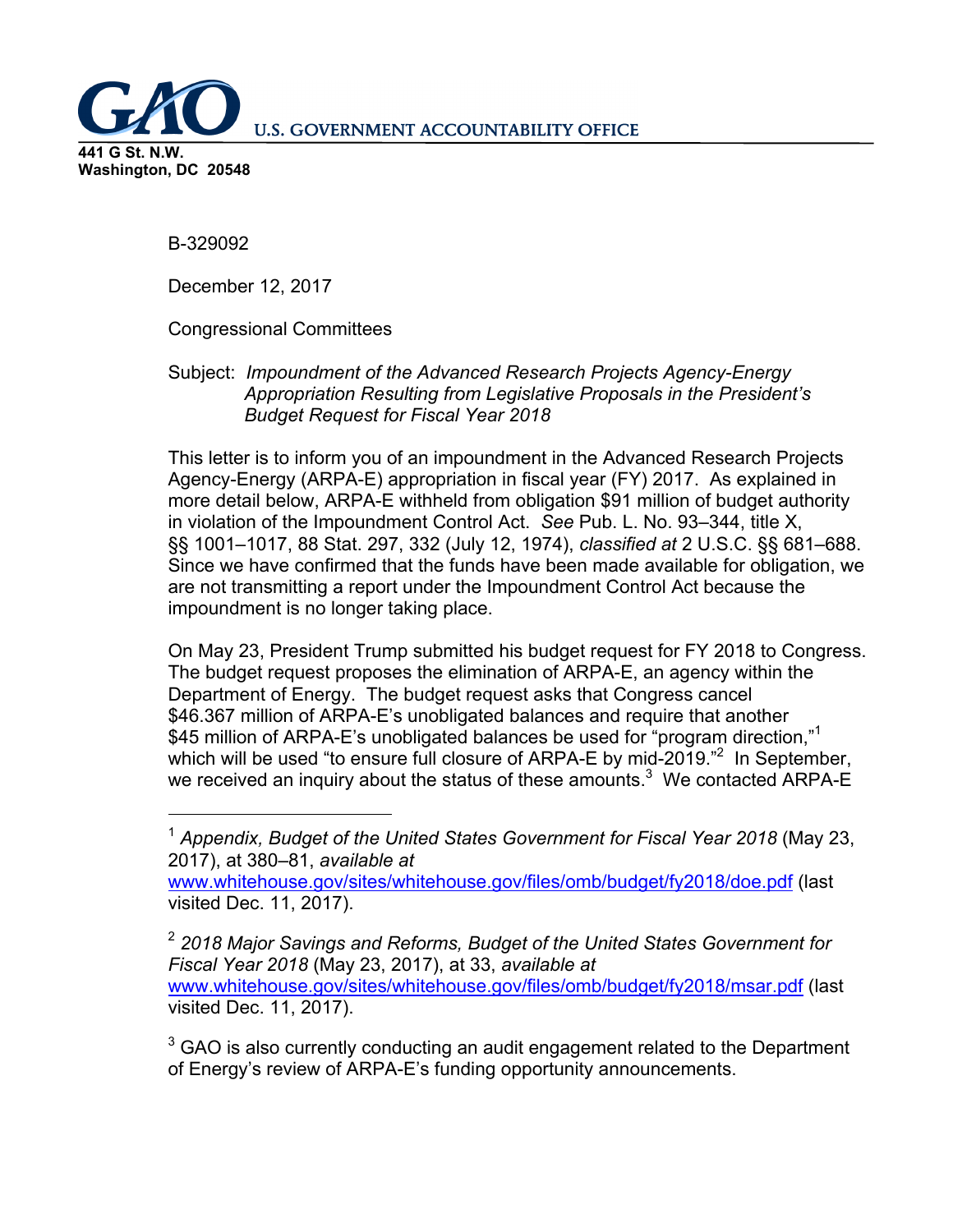officials who told us that, per the Department of Energy's instructions, ARPA-E was withholding the obligation of more than \$91 million of budget authority in anticipation of congressional enactment of the legislative proposals in the budget request. We conclude that this withholding violated the Impoundment Control Act. The Department of Energy recently acknowledged that while ARPA-E's appropriation was fully apportioned and allotted in FY 2017, "limited oral conversations regarding whether to withhold any budget authority in the ARPA-E appropriation during FY 2017 pursuant to the FY 2018 President's Budget did occur." Letter from Acting General Counsel, Department of Energy, to Managing Associate General Counsel, GAO (Nov. 29, 2017).

All funds impounded in response to the President's budget request have been released. The Department of Energy provided us with an FY 2018 apportionment schedule and allotment record, showing that all of ARPA-E's unobligated balances, carried forward from previous fiscal years, are currently available for obligation. ARPA-E officials also orally confirmed that such budget authority is now available.

## Background on the Impoundment Control Act

The Impoundment Control Act operates on the premise that when Congress appropriates money to the executive branch, the President is required to obligate the funds. *See* 2 U.S.C. §§ 681–688; B-203057, Sept. 15, 1981.4 In other words, an agency must make funds available for obligation unless otherwise authorized to withhold. The act authorizes the President to impound, or withhold the obligation of funds, in certain circumstances.<sup>5</sup> The Impoundment Control Act separates

 $5$  The law includes this disclaimer: "Nothing contained in this Act, or in any amendments made by this Act, shall be construed as . . . superseding any provision of law which requires the obligation of budget authority or the making of outlays thereunder." 2 U.S.C. § 681(4). The Comptroller General and the federal courts have interpreted this disclaimer to mean that the President may not use the Impoundment Control Act to withhold funds for formula grants. GAO, *President's Eighth Special Message for Fiscal Year 1982,* OGC-82-9 (Washington, D.C.: Mar. 10, 1982) ("[T]he executive branch may not violate specific statutory requirements while it seeks to have Congress change those requirements"); GAO, *President's Eleventh Special Message for FY 1981*, OGC-81-14 (Washington, D.C.: July 30, 1981 (agency may not withhold mandatory grants to states pending congressional consideration of rescission proposal); *Maine v. Goldschmidt*, 494 F.Supp. 93 (D. Me. 1980) (lawsuit in response to President Carter's proposal to defer the obligation of grants to states under the Federal-Aid Highway Act).

 $\overline{a}$ 

<sup>4</sup> *See also* U.S. Const. art. II, § 3, cl. 5 (the President "shall take care that the laws be faithfully executed"); *Train v. City of New York*, 420 U.S. 35 (1975) (President Nixon improperly directed the Administrator of the Environmental Protection Agency to allot to the states only about half of funds appropriated for water pollution assistance).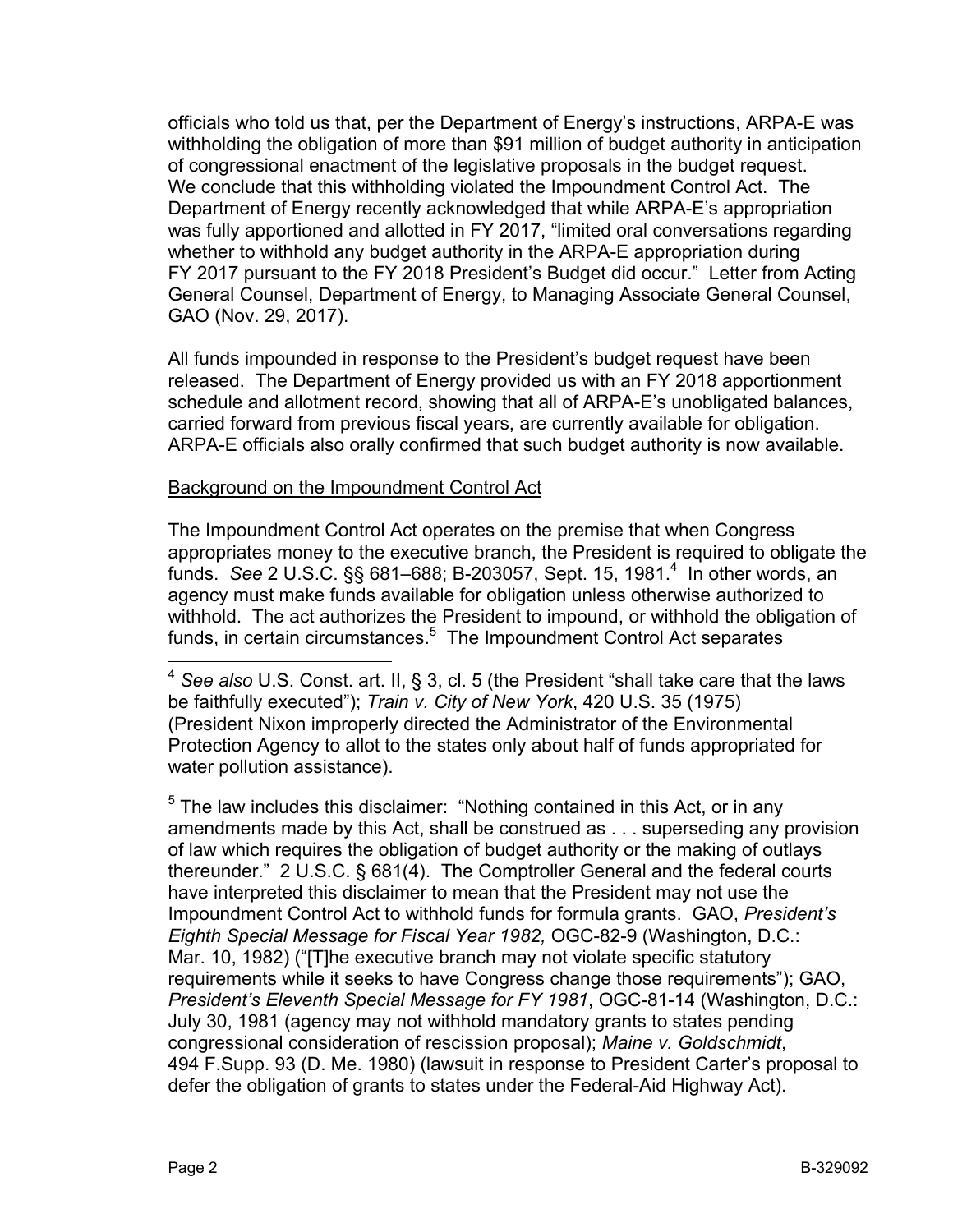impoundments into two exclusive categories—deferrals and rescissions. If the President wishes to temporarily postpone the obligation of budget authority, he may propose a deferral. 2 U.S.C. § 684. Deferrals are permissible only to provide for contingencies, to achieve savings made possible by or through changes in requirements or greater efficiency of operations, or as specifically provided by law. *Id.* § 684(b). Any amount of budget authority deferred must be prudently obligated before the end of the period of availability. *Id.*; 54 Comp. Gen. 453 (1974).<sup>6</sup>

If the President wants Congress to permanently cancel the availability of budget authority, he may propose a rescission. 2 U.S.C. § 683. A rescission may be proposed for any reason, including policy reasons. Any amount of budget authority proposed to be rescinded must be made available for obligation unless Congress, within 45 legislative days, completes action on a bill rescinding all or part of the amount proposed for rescission. *Id.* § 684(b).

The President notifies Congress of his proposed deferral or rescission by transmitting a "special message." The special message must describe, among other things, the amount of budget authority proposed for deferral or rescission, the relevant account and "specific project or governmental functions involved," the reasons why the budget authority should be deferred or rescinded, the "estimated fiscal, economic, and budgetary effect" of the proposed deferral or rescission, and any other "relevant facts, circumstances, and considerations." *Id.* §§ 683 (rescissions), 684 (deferrals).

The Comptroller General has a number of statutory responsibilities under the Impoundment Control Act. The Comptroller General is required to review each special message and report findings to Congress as soon as practicable. *Id.* § 685(b). The Comptroller General also ensures that the impoundment is not misclassified, such as a rescission proposal reported as a deferral. *Id.* § 686(b). In addition, if the Comptroller General becomes aware of an unreported impoundment, the Comptroller General must "make a report on such reserve or deferral and any available information concerning it to both Houses of Congress." *Id.* § 686(a).

 $\overline{a}$ 

 $6$  Not all delays constitute a reportable impoundment under the Impoundment Control Act. Legitimate programmatic delays may occur when the agency is taking reasonable and necessary steps to implement a program, even though funds temporarily go unobligated. GAO, *Impoundment Control: Deferral of DOD Budget Authority Not Reported*, GAO/OGC-91-8 (Washington, D.C.: May 7, 1991), at 3–4; GAO, *Impoundment Control: President's Third Special Impoundment Message for FY 1990*, GAO/OGC-90-4, (Washington, D.C.: Mar. 6, 1990), at 9–10 (design modification); B-115398.51, Sept. 28, 1976 (low number of loan applications). Similarly, the Impoundment Control Act does not apply to delays or lapsing of budget authority resulting from ineffective program administration, unless there is "concrete evidence of an intent to withhold budget authority." B-229326, Aug. 29, 1989.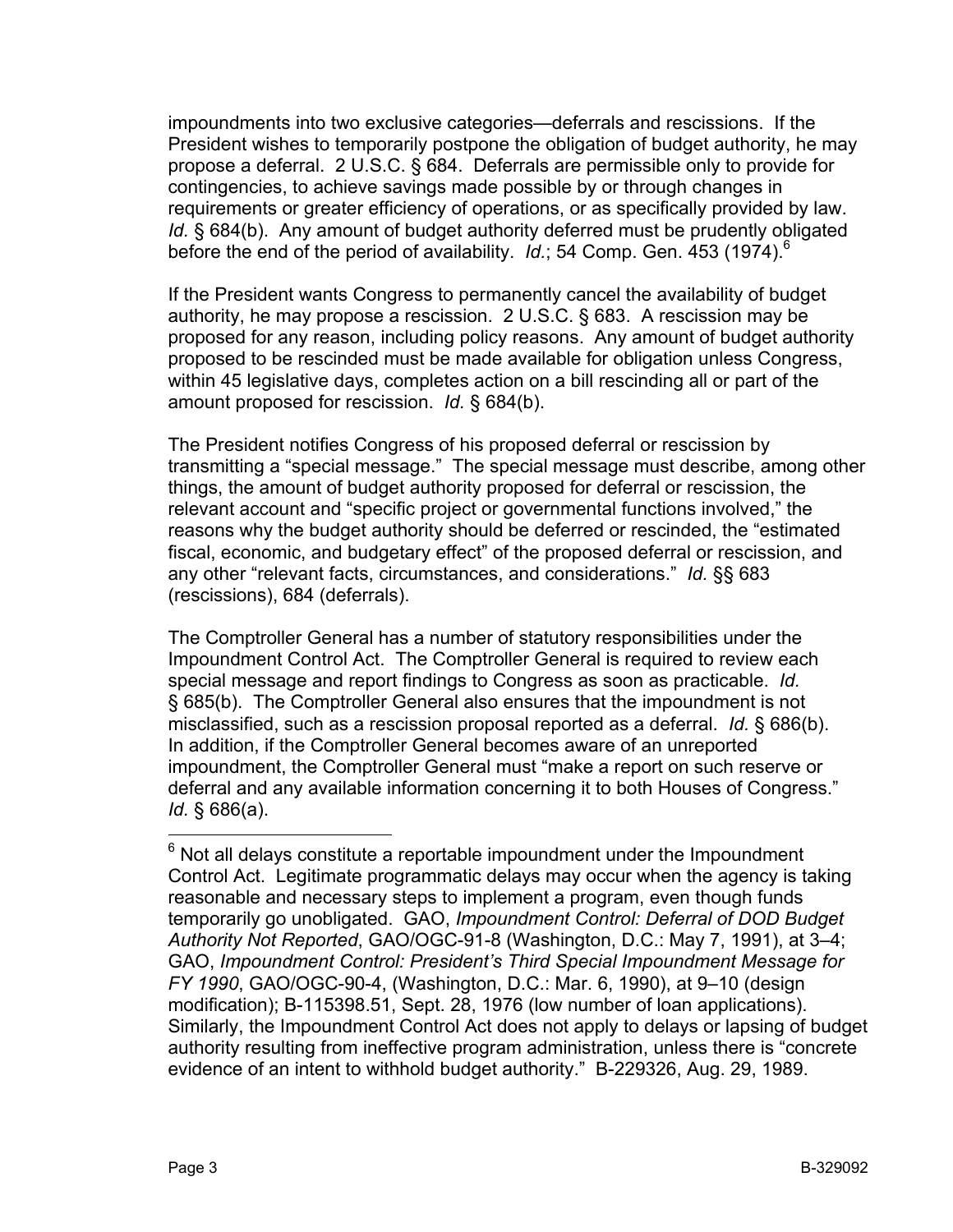Since the enactment of the Impoundment Control Act, our practice has been to review withholdings brought to our attention by concerned Members or congressional committees, intended recipients, or auditors. *See, e.g.,* B-320091, July 23, 2010; GAO, *Comments on Unreported Impoundment of DOD Budget Authority*, GAO/OGC-92-11 (Washington, D.C.: June 3, 1992). In those situations, we review the agency's actions to determine if it has complied with the Impoundment Control Act and ultimately confirm that funds are made available for obligation.

## Application to ARPA-E

ARPA-E historically receives an annual lump-sum, no-year appropriation for its programs. For instance, in FY 2017, ARPA-E received "\$306,000,000, to remain available until expended" for "Department of Energy expenses necessary in carrying out the activities authorized by section 5012 of the America COMPETES Act (Public Law 110–69)." Pub. L. No. 115-31, div. D, title III, 131 Stat. 135, 312 (May 5, 2017). ARPA-E's lump-sum appropriation also historically includes a line-item for "program direction," an amount which is available for two fiscal years. *See, e.g., id.* ("*Provided*, That of such amount, \$29,250,000 shall be available until September 30, 2018, for program direction").<sup>7</sup>

In mid-September, we received an inquiry about the status of \$91 million of ARPA-E's unobligated balances—\$46.367 million of which was proposed for cancellation and \$45 million of which was proposed to be used for "full closure of ARPA-E by mid-2019" in the President's budget request.<sup>8</sup> We contacted ARPA-E officials, who told us that the Department of Energy had directed ARPA-E to withhold the obligation of all \$91 million in anticipation of congressional enactment of such proposals. On September 28, we communicated our concerns to the Department of Energy's Office of General Counsel. On October 4, we sent a letter to the Acting General Counsel to seek additional facts and legal views from the Department of Energy. On November 29, after conducting a review and consulting with the Office of Management and Budget (OMB), the Acting General Counsel responded:

"Our review found that all funds for that appropriation in FY 2017 were fully apportioned to DOE and fully allotted within DOE. Our review

8 See notes1 and 2, *supra*.

 $\overline{a}$ 

<sup>&</sup>lt;sup>7</sup> The Department of Energy explains that "[p]rogram direction funds are utilized for salaries and benefits of federal staff; travel; support services contracts to provide technical advice and project management assistance; and other related expenses, including the DOE Working Capital Fund." Department of Energy, *FY 2017 Congressional Budget Request,* vol. 4, at 415 (Feb. 2016), *available at*  www.energy.gov/sites/prod/files/2016/02/f29/FY2017BudgetVolume%204.pdf (last visited Dec. 11, 2017).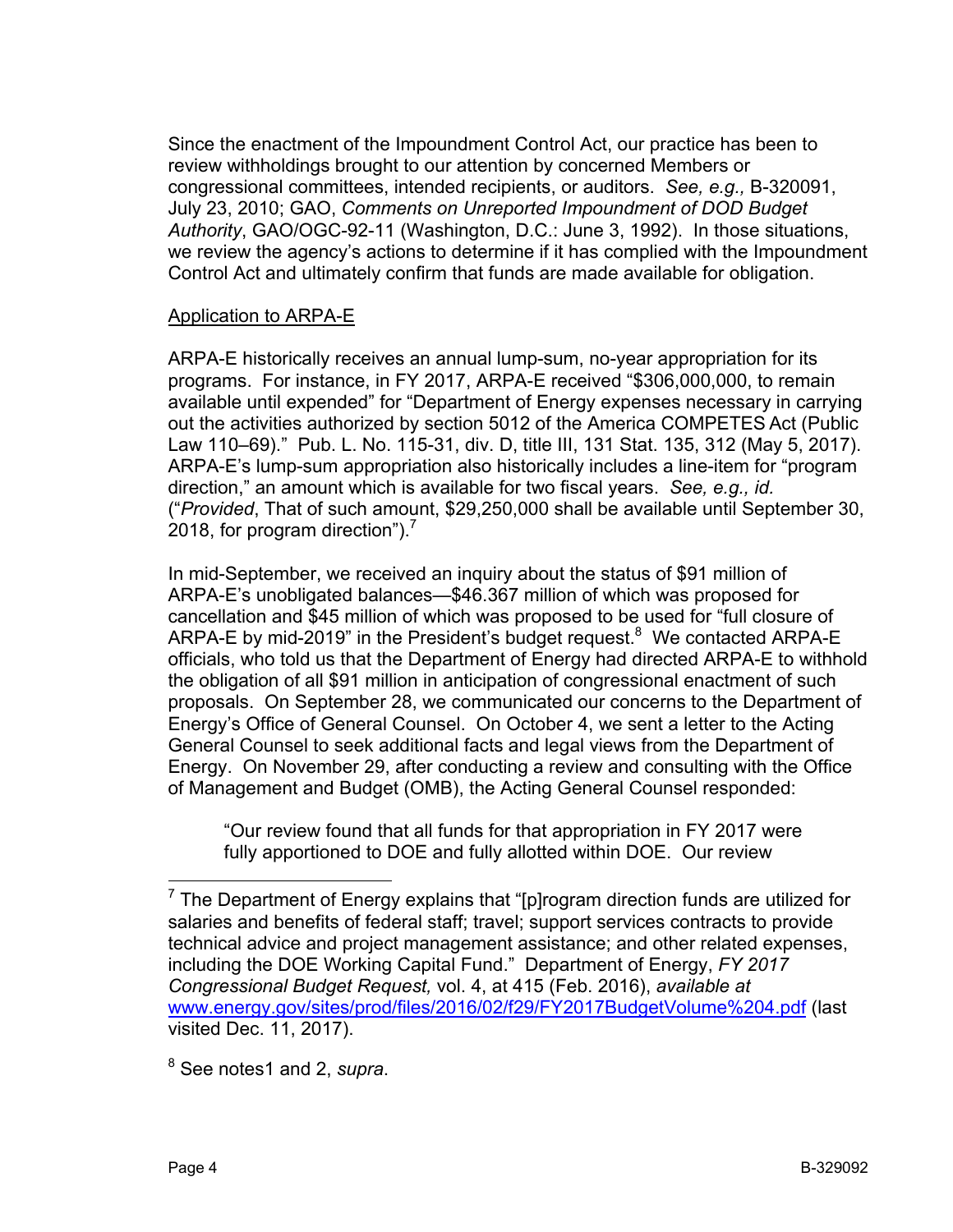revealed that limited oral conversations regarding whether to withhold any budget authority in the ARPA-E appropriation during FY 2017 pursuant to the FY 2018 President's Budget did occur. Upon learning this, our office immediately apprised the relevant parties of the legal requirements of the Impoundment Control Act and the [OMB's] guidance on the same, contained in [C]ircular A-11, § 112.2. Those offices then took appropriate steps to be in compliance and have confirmed that all funds for this appropriation have been allotted in the current fiscal year, and that they are available for obligation."

Until the Department of Energy's Office of the General Counsel intervened, ARPA-E improperly withheld the obligation of budget authority in connection with the President's proposed elimination of ARPA-E and a so-called "cancellation proposal" in the President's budget request. OMB describes a cancellation proposal as "a proposal by the President to reduce budgetary resources that are not subject to the requirements of Title X of the Congressional Budget and Impoundment Control Act." OMB Circular No. A-11, *Preparation, Submission, and Execution of the Budget,*  pt. 3, § 112.2 (July 2017), *available at* 

www.whitehouse.gov/sites/whitehouse.gov/files/omb/assets/a11\_current\_year/a11\_ 2017.pdf (last visited Dec. 11, 2017). We have previously concluded that amounts withheld as a consequence of a "cancellation proposal" constitute impoundments that agencies may make only after the President transmits a special message to Congress under the Impoundment Control Act. B-308011, Aug. 4, 2006 (agency withheld \$2 million from a no-year account for several months pending congressional action on a proposed cancellation in the President's budget request); B-307122, B-307122.2, Mar. 2, 2006 (agencies withheld over \$470 million in budget authority, affecting 12 programs, for approximately two months pending congressional consideration of the President's proposed cancellations to offset Hurricane Katrina relief). OMB has reached a similar conclusion concerning the import of a cancellation proposal, instructing agencies that "[a]mounts proposed for cancellation are not to be withheld from obligation."OMB Circular No. A-11, pt. 3, § 112.2.

We note that the Impoundment Control Act applies to ARPA-E's funds despite the fact that they were made available without fiscal year limitation. The law applies by its express terms to all budget authority. 2 U.S.C. §§ 683 (rescission), 684 (deferral). *See also* GAO, *Deferral of SPR Budget Authority Not Reported to Congress*, GAO/OGC-83-11 (Washington, D.C.: May 5, 1983) (reporting a deferral of \$800 million of no-year budget authority in the Strategic Petroleum Reserve account)*;* B-200685, Dec. 23, 1980 (stating that any executive action or inaction is subject to the Impoundment Control Act "even if the budget authority involves no-year funds" and noting that "of the 132 deferrals and rescissions reported by the President during [FY] 1980, over half involved no-year funds"). Violations of the Impoundment Control Act hinge on whether the agency clearly intended to withhold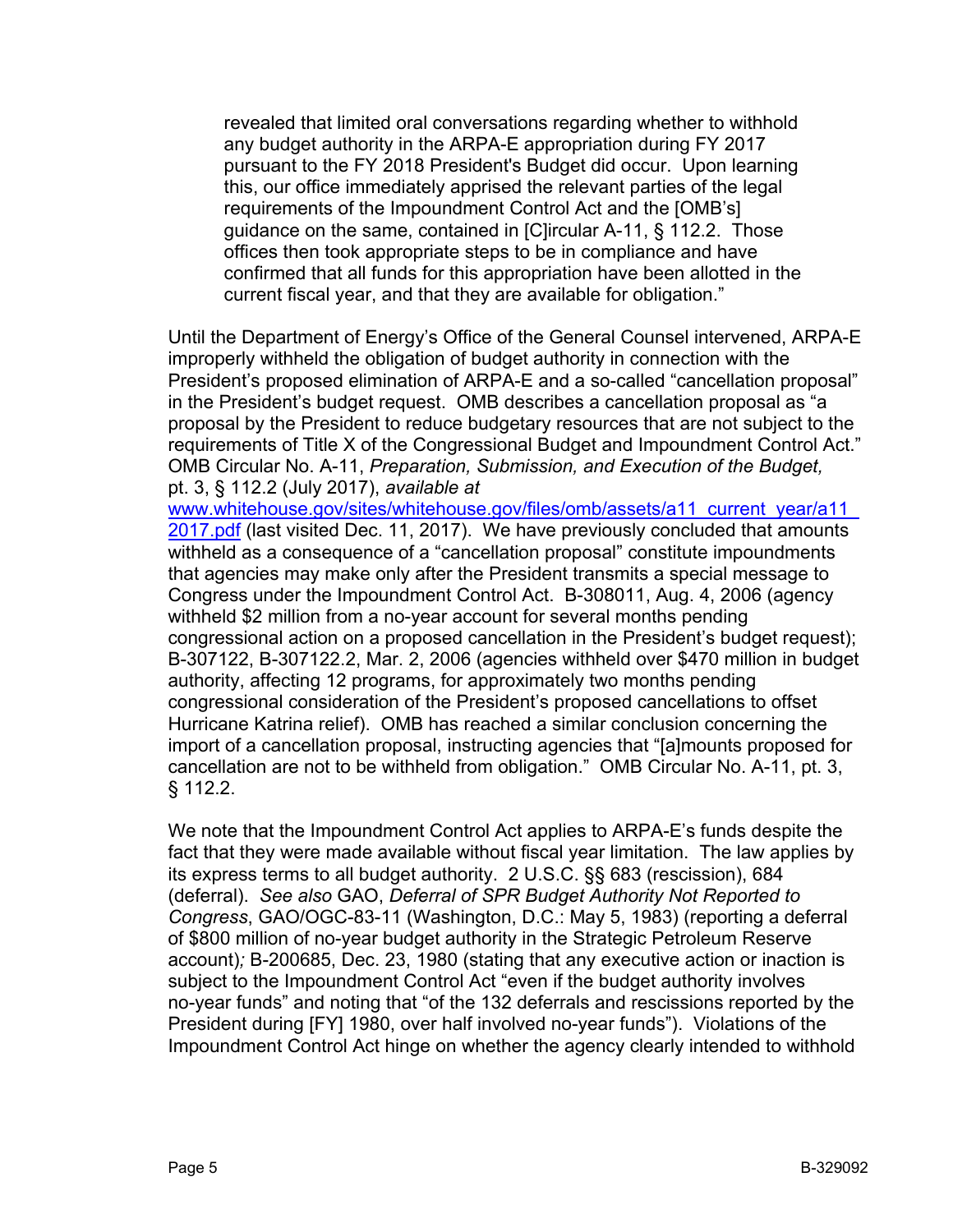the obligation of budget authority. B-229326, Aug. 29, 1989. $^9$  ARPA-E stated that it deliberately withheld the obligation of \$91 million in FY 2017, per the Department of Energy's instructions.

## **CONCLUSION**

Agencies may only withhold budget authority from obligation if the President has transmitted a special message to Congress. 2 U.S.C. §§ 683 (rescission), 684 (deferral). ARPA-E withheld the obligation of \$91 million without the President transmitting a special message to Congress. Accordingly, ARPA-E violated the Impoundment Control Act.

Since the purpose here is to ensure funds are made available for obligation and we have confirmed that the agency has done so, we are not transmitting a report to Congress under the Impoundment Control Act. In the past, we have declined to transmit a report to Congress under similar circumstances. *See* B-307122, B-307122.2. The Department of Energy's recent apportionment schedule and allotment record show that all of ARPA-E's unobligated balances from previous fiscal years are currently available for obligation. ARPA-E officials also orally confirmed that the budget authority is now available.

If you have any questions, please contact Julia C. Matta, Managing Associate General Counsel, at (202) 512-4023.

Sincerely,

Thomas A Amist

Thomas H. Armstrong General Counsel

 9 See note 6, *supra*.